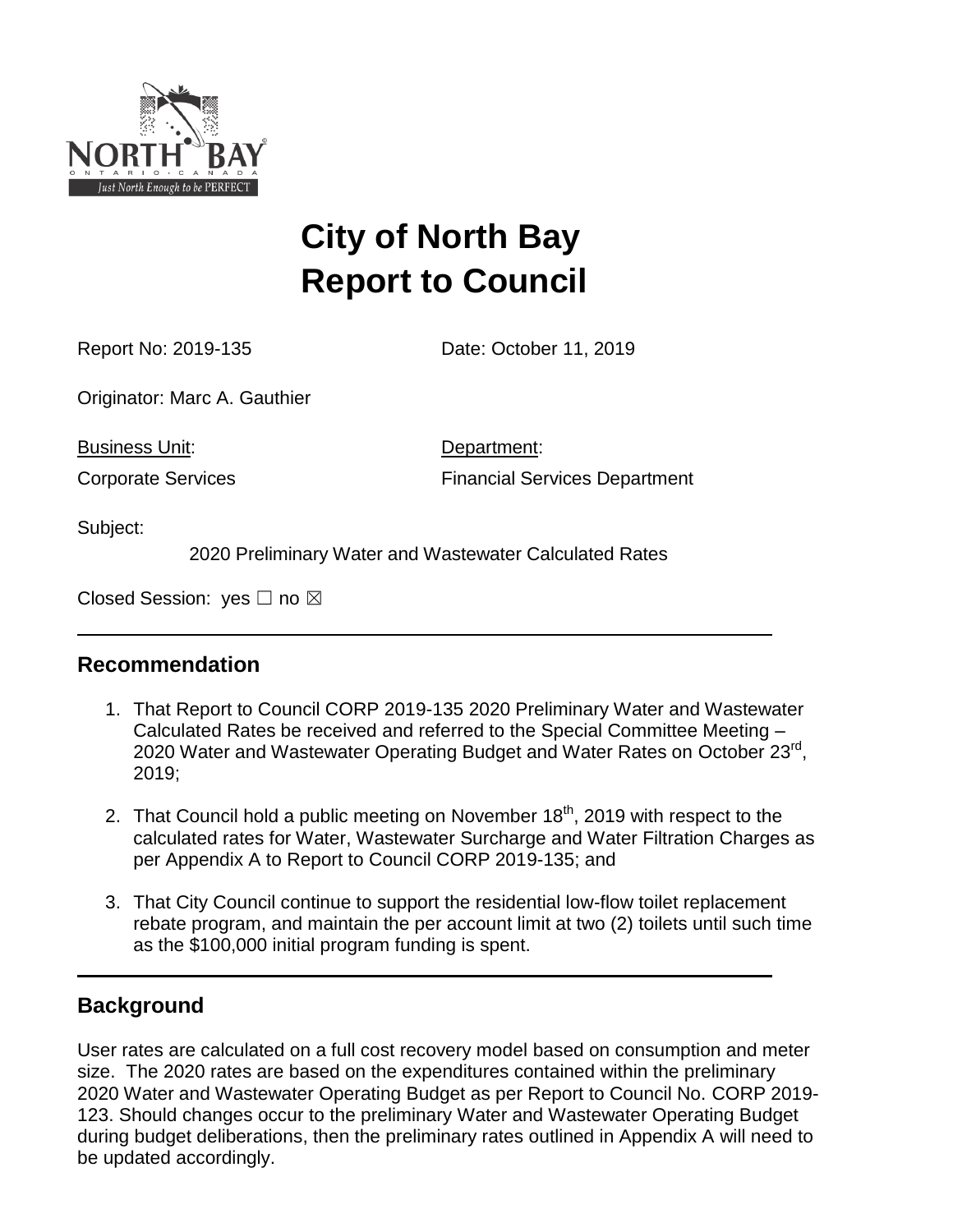#### Financial/Legal Implications

See Options/Analysis for Financial Implications.

Full cost recovery principles used to calculate rates is consistent with Provincial legislation and formed the basis of the City's Water Financial Plan that was endorsed by Council Resolution No. 2016-46 in January 2016 to meet the requirements of the City's water operating license.

#### **Corporate Strategic Plan**

- ☐ Natural North and Near ☐ Economic Prosperity
- ☒ Affordable Balanced Growth ☐ Spirited Safe Community
- ☒ Responsible and Responsive Government

#### **Specific Objectives**

- Provide smart, cost effective services and programs to residents and businesses
- Ensure that Council and staff have a shared perception of goals

# **Options/Analysis**

The City's water and wastewater systems are driven by demand placed on the systems by its consumers. The following are key highlights of the systems:

- In 2020 it is anticipated that the City will bill 16,618 connections for water services.
- Not all users connected to the municipal Water System receive wastewater services therefore the number of wastewater customers is marginally lower at 16,478 connections.
- The water and wastewater general operation and maintenance costs used in the rate calculations are based on the 2020 Water & Wastewater Operating Budget as submitted in Report to Council CORP 2019-123. The total net budget for the Water System is projected to be approximately \$12.4 million and the total net budget for the Wastewater System is approximately \$10.36 million. The calculated rates also include the full cost of the service level changes proposed as part of the 2020 Operating Budget. These service level changes are subject to Council approval.
- Monthly average household consumption has remained in the range of 14 to 15 cubic meters since inception of the metered system despite fluctuations experienced on a yearly basis due to changes in weather conditions. The attached 2020 rates have been calculated using the average residential consumption of
	- Page 2
- 
-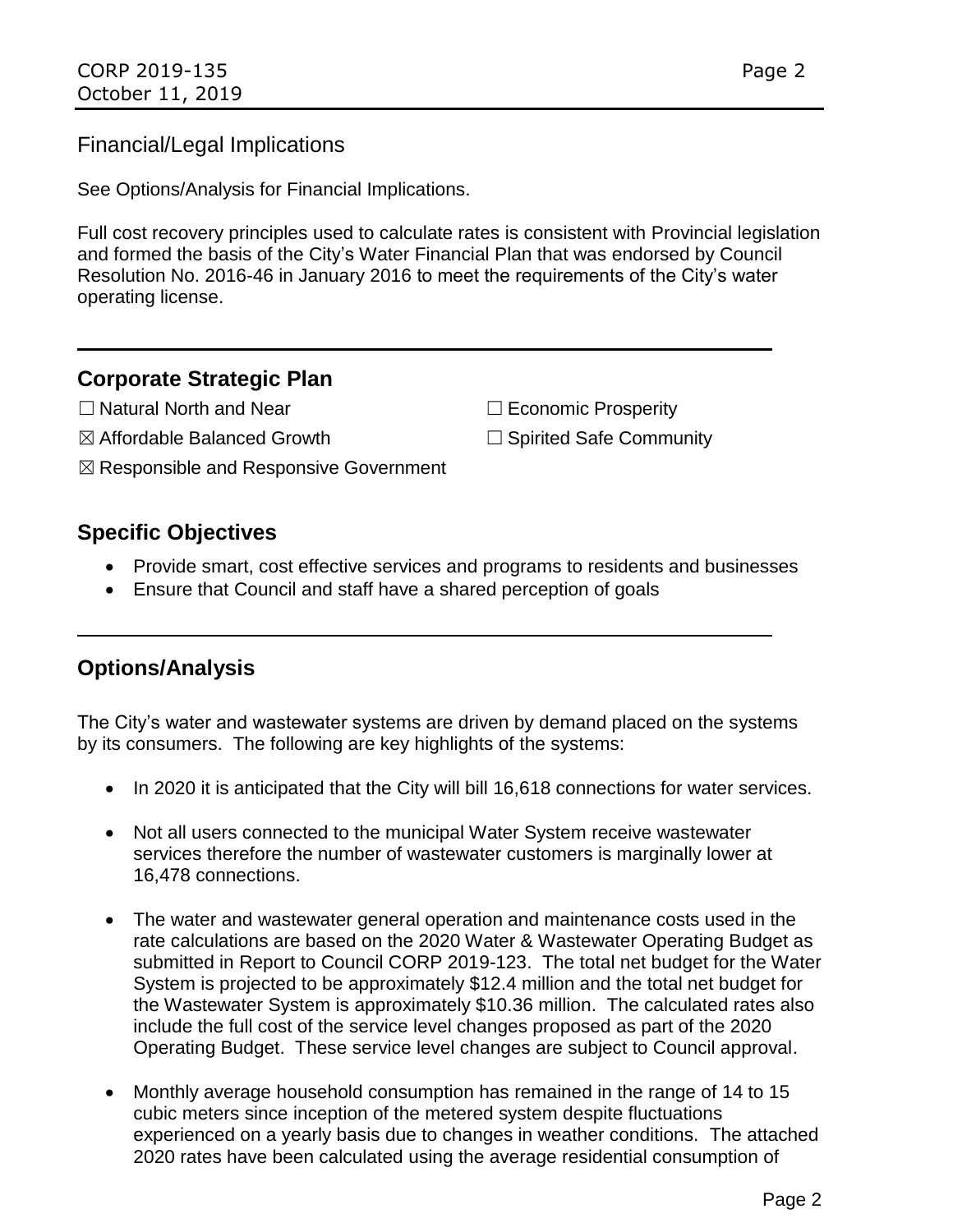2017 and 2018 of 2.53 million cubic meters since these two years represent two opposite peaks in residential consumption behavior.

- In 2019 ICI (Industrial, Commercial, and Institutional) customers continued to demonstrate consistent consumption and as such the rates have been calculated using a projected consumption of 2 million cubic meters.
- Since 2017 the rate structure for variable and fixed components has been billed at 50% fixed / 50% variable. Due to the fact that our consumption forecasts are currently based on limited historical trending data, and that the Water Operating Reserve balance is currently well below the 10-15% reserve benchmark as explained in Report to Council No. CORP 2019-123; staff is recommending that the fixed / variable weighting remains with the 50% / 50% model.
- Effective January 1, 2016 Council approved a Residential Low-flow Toilet Replacement Rebate Program. The rebate of \$50.00 per replacement of a WaterSense low-flow toilet or efficiency toilet is available to residential units located within the City of North Bay that are connected to the municipal water system. A limit of one rebate per account was also implemented with the rebate being in the form of a credit on the water account. Council approved a reserve transfer of up to \$100,000 to support this initiative. This program was continued in 2018, and increased the limit to two rebates per account. At the time of the writing this report, \$60,625 has been applied as credits to various accounts. Administration is recommending that the program continue until the \$100,000 is applied and is also recommending that the per account limit be maintained at two low-flow toilets. This program assists customers with conservation and helps to prevent unexpected high water bills.
- In accordance with the 2020 Budget Timelines as per Report to Council CORP 2019-110, the goal is to have the 2020 Water and Wastewater Rates approved in November and come into effect on January 1, 2020 so that no annualization is required.

# **Recommendation**

- 1. That Report to Council CORP 2019-135 2020 Preliminary Water and Wastewater Calculated Rates be received and referred to the Special Committee Meeting – 2020 Water and Wastewater Operating Budget and Water Rates on October 23<sup>rd</sup>, 2019;
- 2. That Council hold a public meeting on November  $18<sup>th</sup>$ , 2019 with respect to the calculated rates for Water, Wastewater Surcharge and Water Filtration Charges as per Appendix A to Report to Council CORP 2019-135; and
- 3. That City Council continue to support the residential low-flow toilet replacement rebate program, and maintain the per account limit at two (2) toilets until such time as the \$100,000 initial program funding is spent.